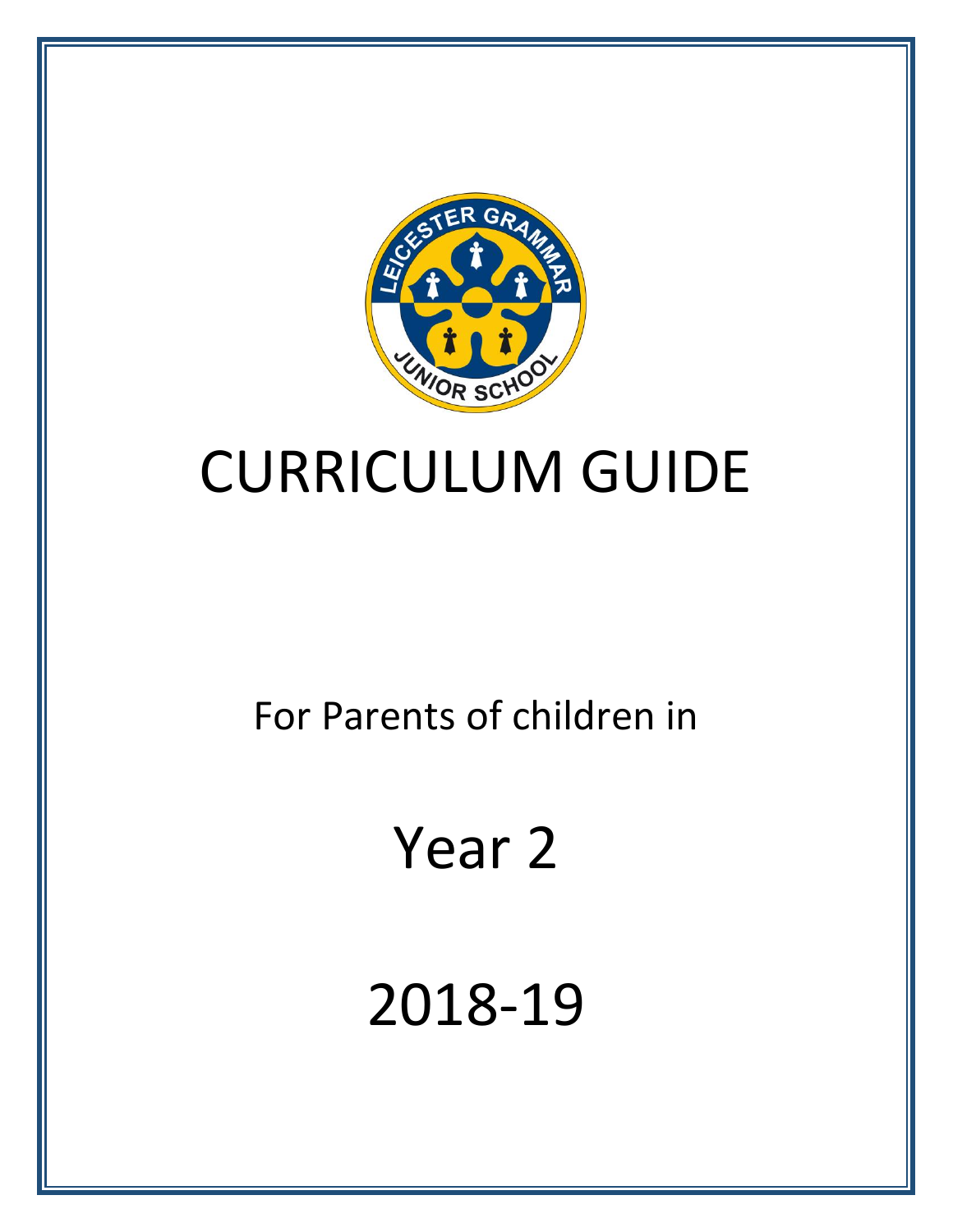### **CURRICULUM GUIDES FOR PARENTS OF CHILDREN IN YEAR 2**

### **Work covered by pupils in Year 2 in the Advent Term will include the following:**

#### **Cornerstones Themes : Muck, Mess and Mixtures+ Street Detectives**

| English<br>Communication<br>Language &<br>Literacy | Spoken language: Narration and Dialogue<br>Letters and Sounds Phonics Work + weekly spellings<br>Sentence: basic punctuation, question marks, naming words<br>(nouns), describing words (adjectives)<br>Guided reading - oral comprehension<br>$\bullet$<br>Handwriting - ensuring correct letter formation and<br>$\bullet$<br>orientation<br>Nativity drama production<br>Poetry<br>$\bullet$<br>Written instructions +Recipes+ labels+ leaflets<br>$\bullet$                                                                                                                                                                                           |
|----------------------------------------------------|-----------------------------------------------------------------------------------------------------------------------------------------------------------------------------------------------------------------------------------------------------------------------------------------------------------------------------------------------------------------------------------------------------------------------------------------------------------------------------------------------------------------------------------------------------------------------------------------------------------------------------------------------------------|
| <b>Mathematics</b>                                 | • Count in steps of 2, 3 and 5 from zero and in 10s from any<br>number, forward and backwards<br>• Identify, represent and estimate numbers to 100<br>• Compare and order numbers from 0 to 100, using the<br>$>$ and = signs<br>$\lt$<br>Use place value and number facts to solve problems<br>• Recall and use addition and subtraction facts to 20 fluently,<br>and use related facts up to 100<br>• Interpret and construct simple pictograms, tally charts, block<br>diagrams and simple tables<br>Recall and use multiplication and division facts for 2, 5 and<br>10 x tables including recognising odd and even numbers<br>Investigating capacity |
| R.E/PSHE                                           | Feelings/Friendships/R-Time<br><b>Harvest</b><br><b>Church Visit</b><br>What is Christian and what do they believe?<br><b>Special places</b><br>Places of Worship<br>Remembrance<br><b>Nativity Production</b><br>Christmas                                                                                                                                                                                                                                                                                                                                                                                                                               |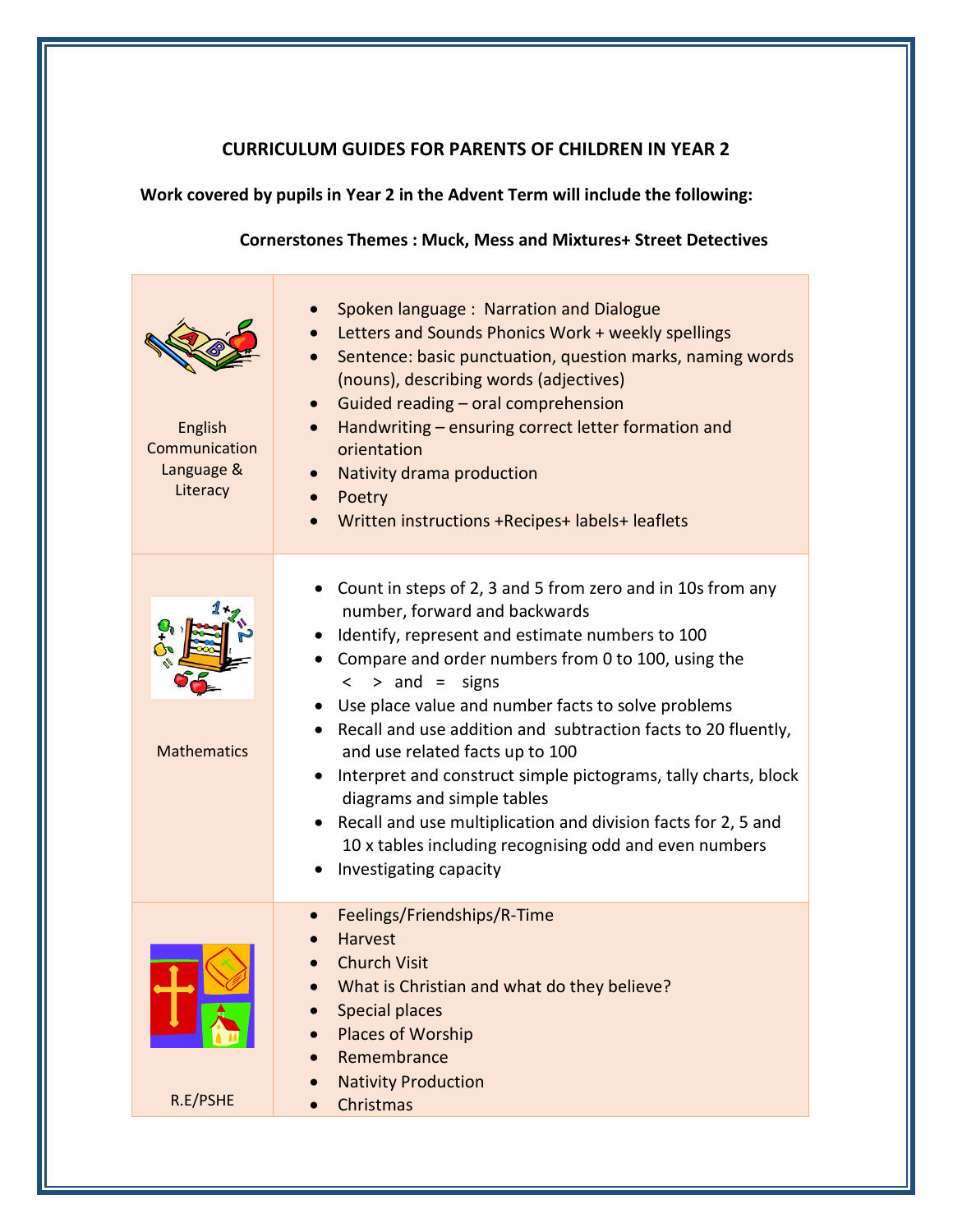| P.E                       | Dance – focus on creating and performing short dances that<br>communicate different moods, feelings and ideas<br>Weekly swimming lessons<br>Gross and fine motor skills development through fitness<br>based activities.<br>Gymnastics<br>Fitness               |
|---------------------------|-----------------------------------------------------------------------------------------------------------------------------------------------------------------------------------------------------------------------------------------------------------------|
| Art/DT                    | Mixed media work within Cornerstones<br><b>Marbling</b><br>Collage<br>$\bullet$<br>Investigation of collage artists<br>$\bullet$<br><b>Christmas Card Design</b><br>Wrapping paper design<br>$\bullet$<br>Christmas Programme design + decorations<br>$\bullet$ |
| <b>Science</b>            | Everyday materials<br>Properties of materials<br>Grouping and changing materials - man-made and natural<br>materials, heating and cooling.<br>Fair testing<br>Investigations<br>Scientific vocabulary                                                           |
| <b>HISTORY</b><br>History | Learn about changes within living memory<br>Learn about significant historical events, people and places<br>in their own locality                                                                                                                               |
| Geography                 | Using maps and plans<br>Keys and symbols<br>Using an atlas<br><b>Aerial Views</b><br>Local study                                                                                                                                                                |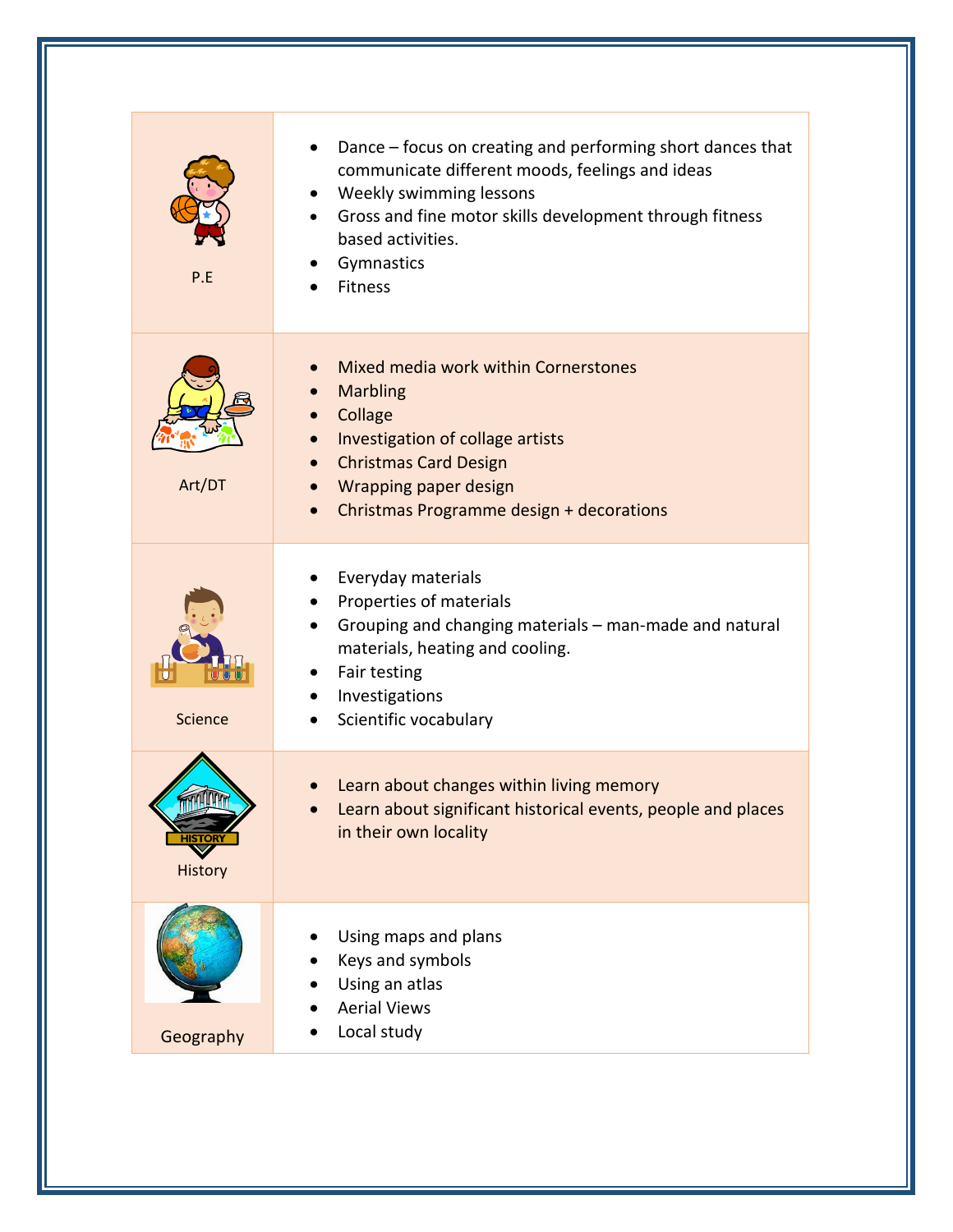| <b>Music</b> | Introducing the recorder<br>Learning Harvest/Nativity and topical songs<br>Developing rhythm patterns on tuned and un-tuned<br>percussion                                                                                                                                                                                                                                 |
|--------------|---------------------------------------------------------------------------------------------------------------------------------------------------------------------------------------------------------------------------------------------------------------------------------------------------------------------------------------------------------------------------|
| French       | Talking about themselves<br>Asking and answering questions<br>Introduction to writing French<br><b>Numbers</b><br>Colours<br>$\bullet$<br>Days, Months, Seasons<br>Weather<br>Christmas                                                                                                                                                                                   |
| Computing    | Word processing skills using Textease / Word<br>Purple Mash introduction to coding and algorithms<br>using 2Go and 2 Logo<br>Coding "Lightbot" using ipads<br>Logging on independently<br>Producing, saving, retrieving, editing and printing of documents<br>$\bullet$<br>Use of ipads and digital photography in other curriculum areas<br>Simple animation<br>E-safety |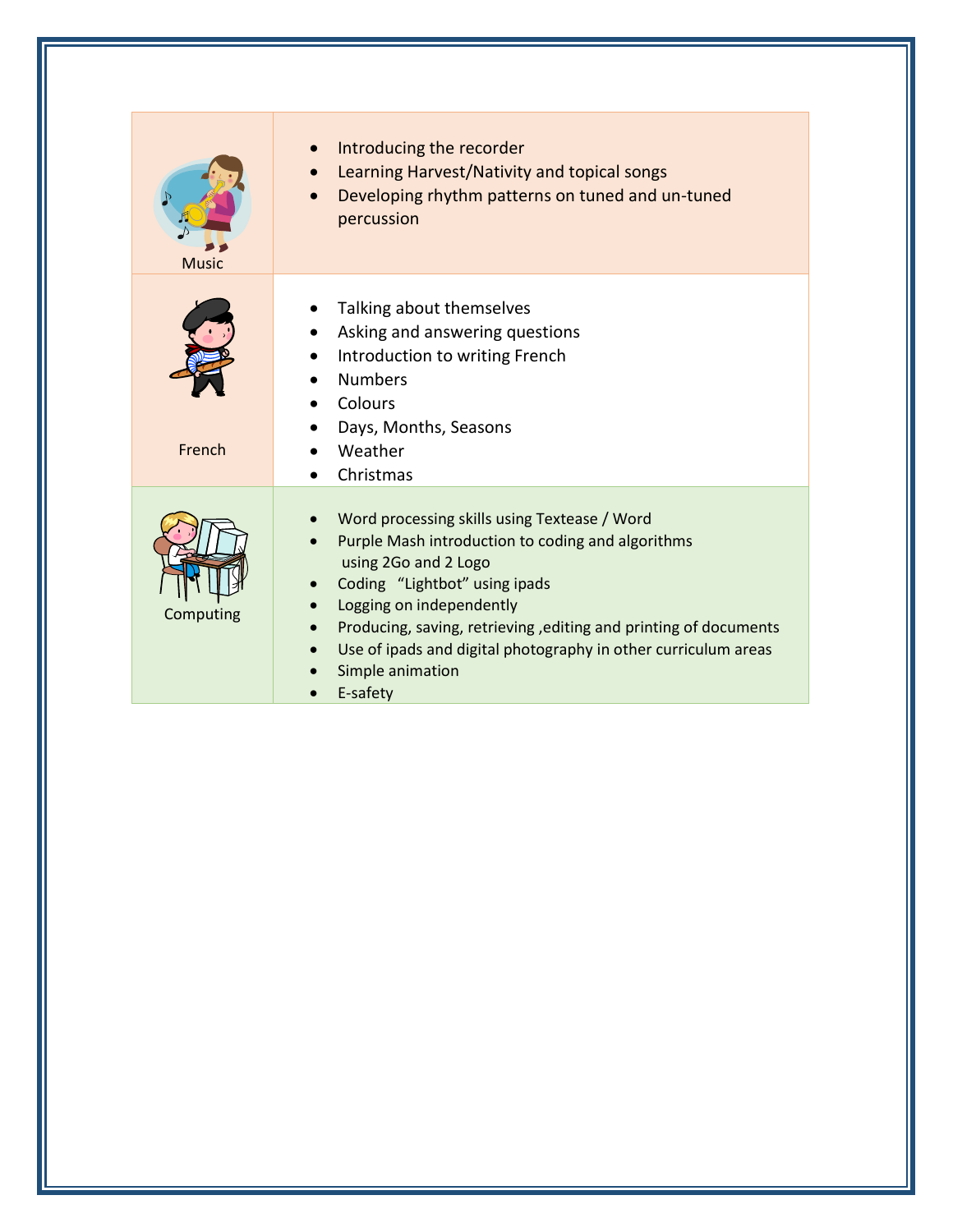**Work covered by pupils in Year 2 in the Lent Term will include the following:**

| English<br>Communication<br>Language &<br>Literacy | <b>Letters and Sounds</b><br>More specific work on nouns, adjectives, verbs and plurals<br>Comprehension - interpret information from wider variety<br>of media including non-fiction<br><b>Guided reading</b><br>Spelling + letters and sounds phonics support -<br>$\bullet$<br>reinforcement of weekly spellings and test<br>Poetry<br>Handwriting                                                                                                                                |
|----------------------------------------------------|--------------------------------------------------------------------------------------------------------------------------------------------------------------------------------------------------------------------------------------------------------------------------------------------------------------------------------------------------------------------------------------------------------------------------------------------------------------------------------------|
| <b>Mathematics</b>                                 | Recognise and use symbols of £ and p ; combine amounts to<br>make a particular value<br>Solve simple problems in a practical context involving money<br>including giving change<br>Compare and sort 2D and 3D shapes<br>Use mathematical vocabulary to describe position, direction<br>and movement (BeeBots)<br>Recognise, find, name and write fractions 1/3 1/4 2/4 and 3/4<br>of a length, shape, set of objects or quantity<br>Write simple fractions eg $\frac{1}{2}$ of 6 = 3 |
| R.E/PSHCE                                          | Beginning to learn about religious symbols<br><b>Mothering Sunday</b><br>Easter<br>Judaism<br>Inspiring people<br><b>Moses</b><br>Leadership<br>Know how to make simple choices that<br>improve their health and well-being.                                                                                                                                                                                                                                                         |
| P.E                                                | Games activities to develop basic game playing skills<br>Dance - to explore basic body actions and to use different<br>parts of the body to make movements<br>Gymnastics - to explore basic gymnastic actions on the floor<br>and using apparatus.                                                                                                                                                                                                                                   |

**Cornerstones Themes : Bounce + Wriggle and Crawl**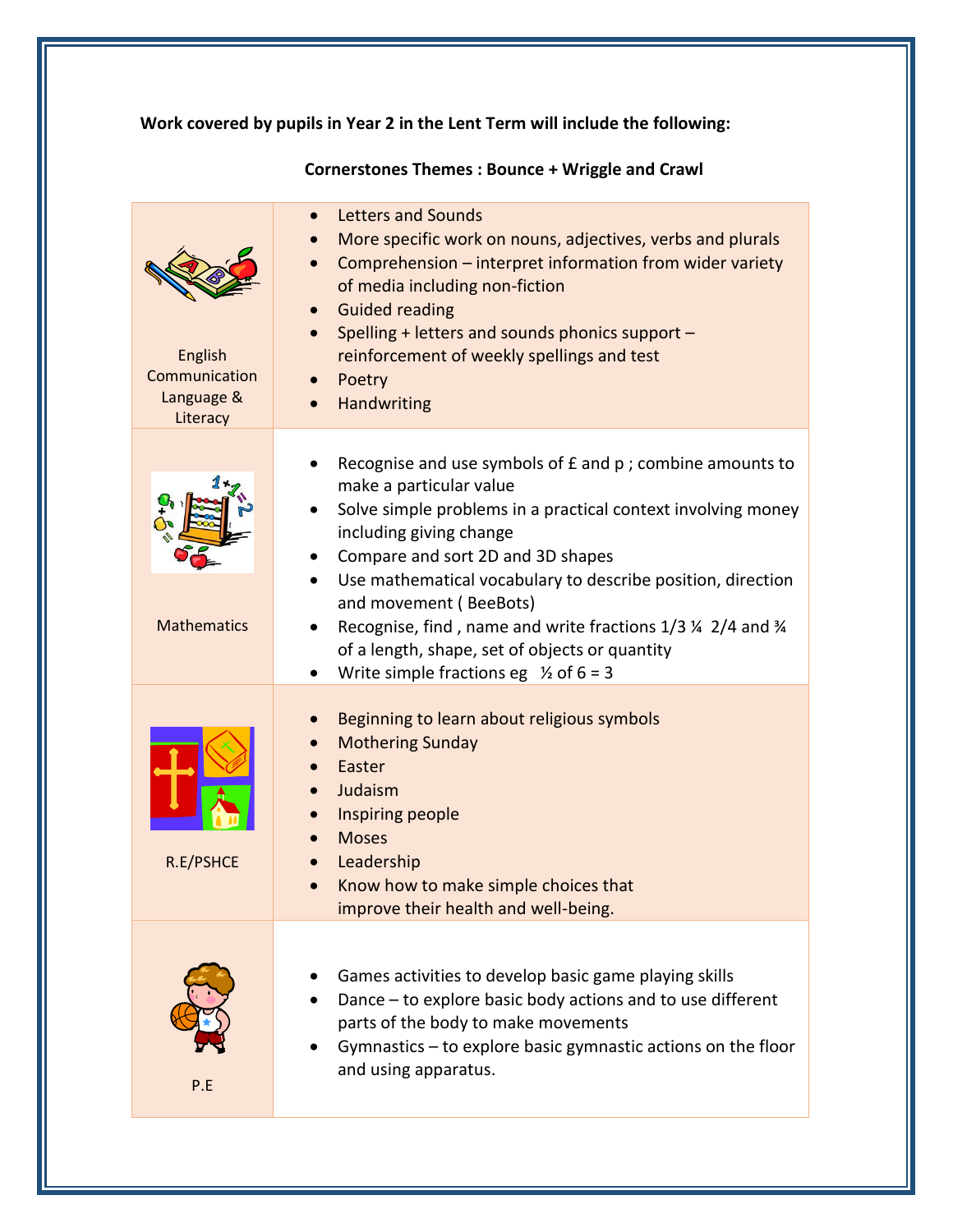| Art/DT         | <b>Easter art activities</b><br>Mother's Day<br>Explore and use mechanisms (e.g. levers,<br>sliders, wheels and axles)                                                                                                                                     |
|----------------|------------------------------------------------------------------------------------------------------------------------------------------------------------------------------------------------------------------------------------------------------------|
| History        | Learn about the lives of significant individuals in the past<br>who have contributed to national and international<br>achievements                                                                                                                         |
| <b>Science</b> | <b>Science Week activities</b><br>Living things Life cycles (Human focus)<br>Frog life cycle<br>Classification (living and dead)<br>Variation<br><b>Healthy bodies</b><br>Visit from school nurse<br><b>Balanced Diet</b><br><b>Exercise investigation</b> |
| French         | Talking about themselves<br>Asking and answering questions<br>Introduction to writing French<br><b>Numbers</b><br>Colours<br>Days, months, seasons<br>Weather                                                                                              |
| <b>Music</b>   | Learning new notes on the recorder<br><b>Reading musical notation</b><br>Rehearsing and performing together on classroom<br>instruments and voices<br>Listening to and appraising short extracts of music                                                  |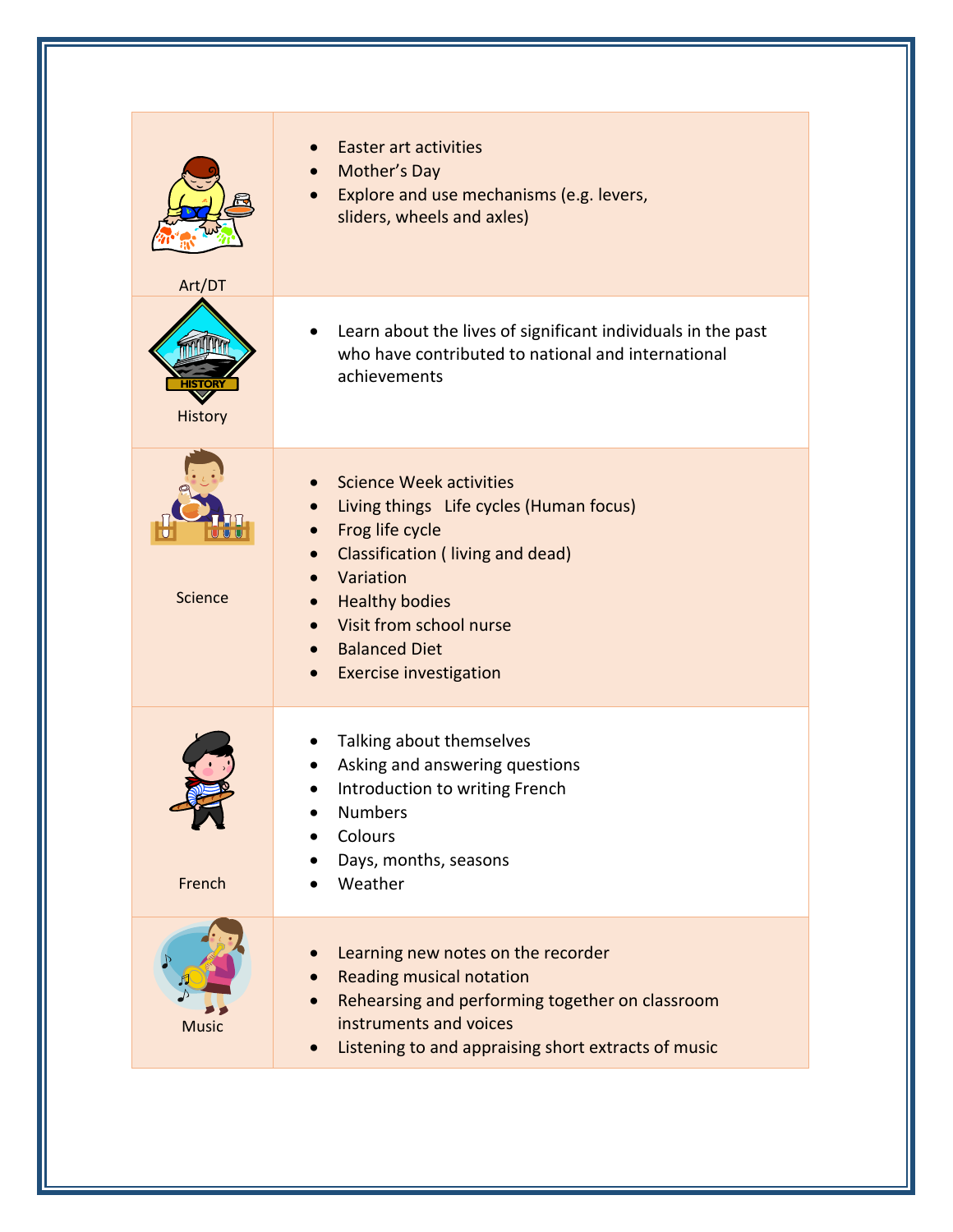

- Continued word processing skills using Textease and Word when appropriate
- Purple Mash coding challenges using 2Code
- Producing, saving, retrieving ,editing and printing of documents
- Use of ipads in other curriculum areas
- E-safety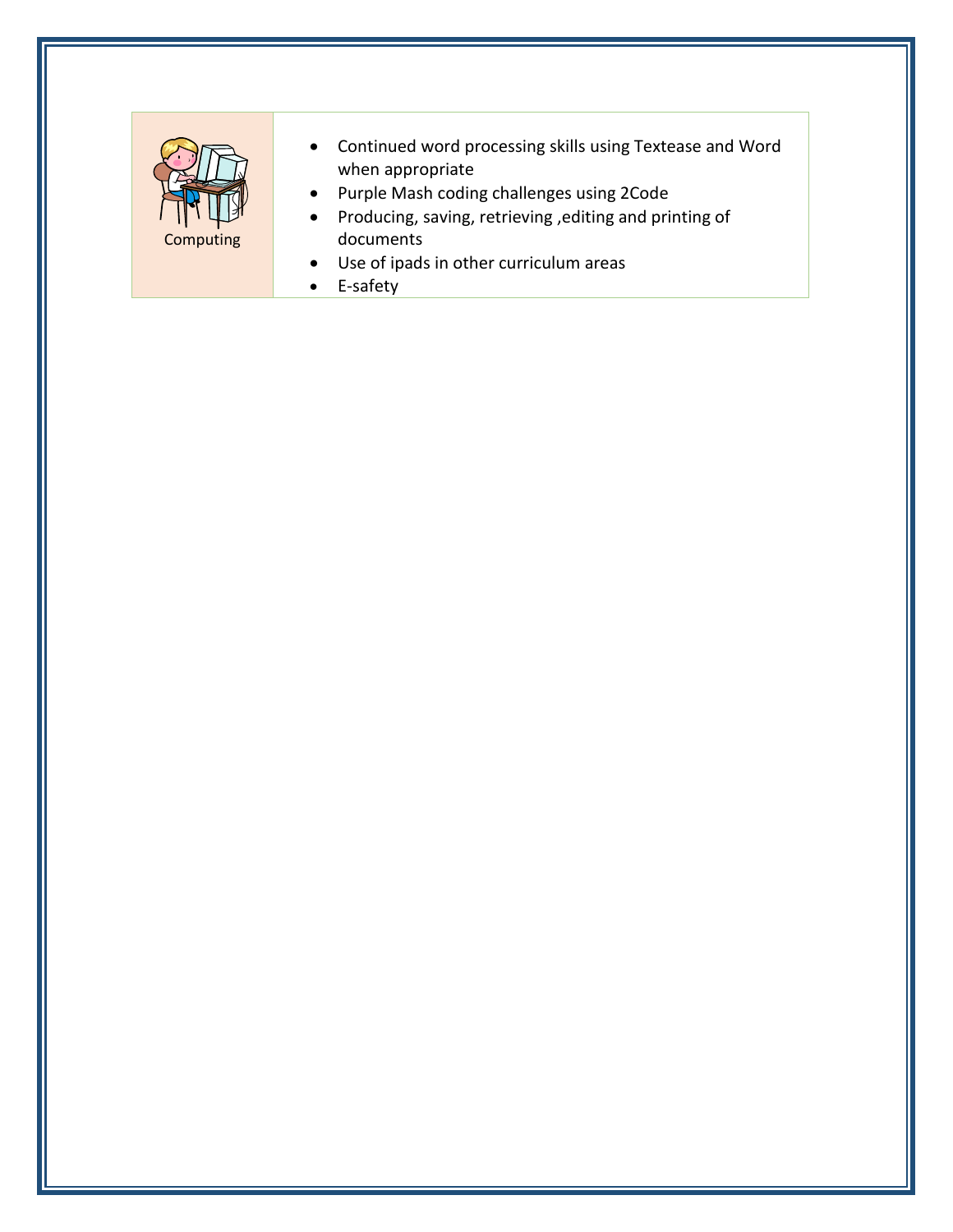**Work covered by pupils in Year 2 in the Trinity Term will include the following:**

| English            | Message in a bottle - letter writing<br>Cursive handwriting adopted for all written work<br>Independent writing<br>Comprehension - draw conclusions from a selection of<br>fiction, non-fiction and poetry<br>Grammar - continued work on adjectives, nouns, verbs and<br>developing grammar skills<br><b>Writing non-fiction</b>            |
|--------------------|----------------------------------------------------------------------------------------------------------------------------------------------------------------------------------------------------------------------------------------------------------------------------------------------------------------------------------------------|
| <b>Mathematics</b> | Tell and write the time to 5 minutes, including quarter<br>past/to the hour and draw the hands on a clock face<br>Compare and sequence intervals of time<br>Choose and use appropriate standard units to estimate and<br>measure capacity and temperature<br>Compare and order volume and capacity and record results<br>using $<$ > and = . |
| R.E/PSHCE          | Who inspires me?<br>Father's Day<br>Learning about Sikhism<br>Sikh stories<br>Environmental issues (sea pollution)                                                                                                                                                                                                                           |
| P.E                | Practicing and applying Athletic skills taught in preparation<br>for Sports Day<br>Weekly swimming lesson<br>Cricket based games<br>Tennis skills                                                                                                                                                                                            |

### **Cornerstones Themes : Beachcombers & Land Ahoy!**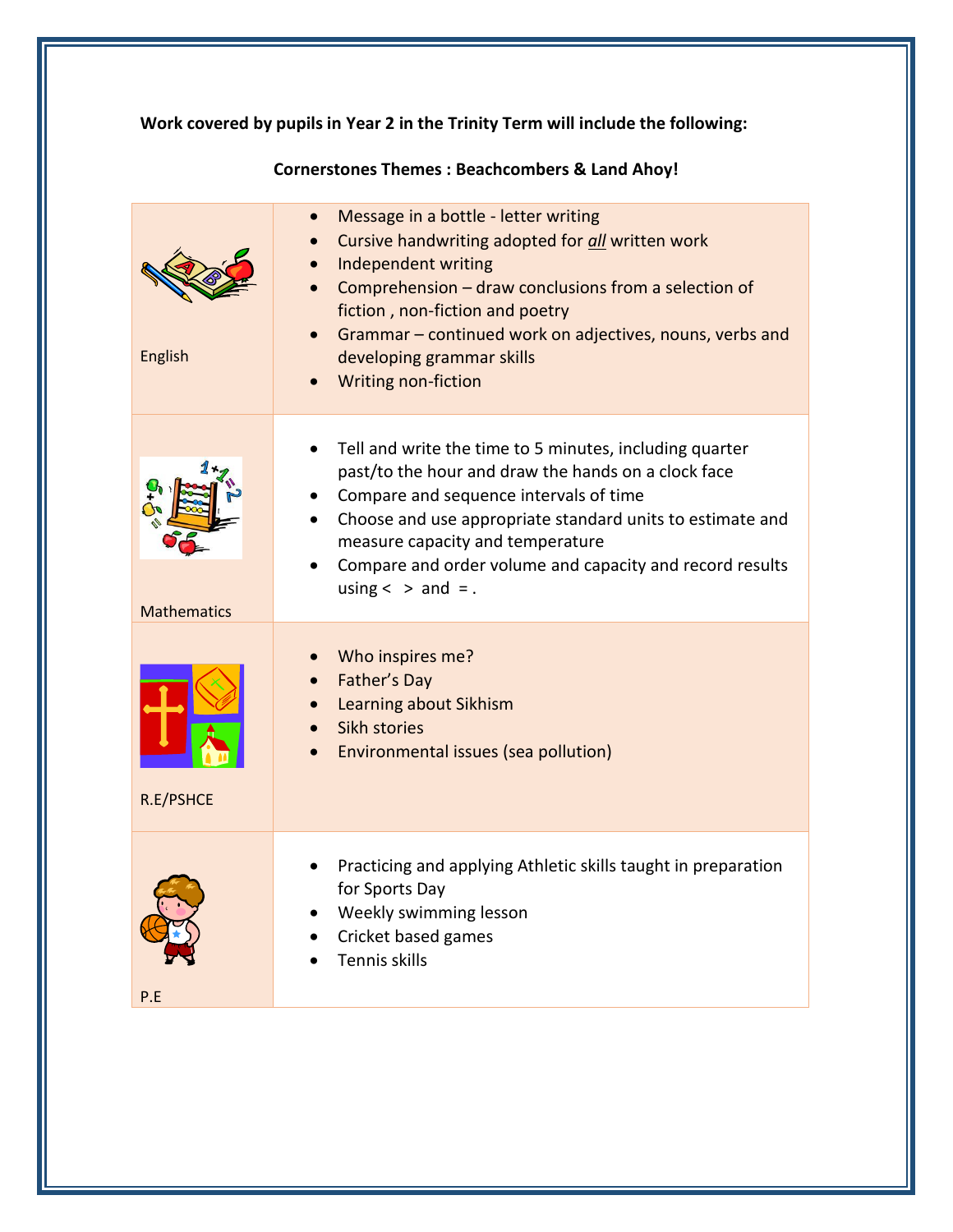| Art/DT         | Further develop painting techniques<br>$\bullet$<br>Mixed media work<br>Beachcomber art<br>$\bullet$<br>Father's Day<br>$\bullet$<br>Seascapes<br>3D models of seashore<br>Seagull finger puppets<br>Clay sea creatures |
|----------------|-------------------------------------------------------------------------------------------------------------------------------------------------------------------------------------------------------------------------|
| History        | Holidays from the past and seaside investigations<br>Significant individuals in the past                                                                                                                                |
| Geography      | <b>Coastal study</b><br><b>Coastal features</b><br>Coastal safety                                                                                                                                                       |
| <b>Science</b> | <b>Plants and habitats</b><br>Living conditions<br>٠<br>Habitats Animal co-dependence<br>$\bullet$<br>Food chains<br>Living and non-living<br>٠                                                                         |
| <b>Music</b>   | Performing melody patterns on tuned percussion and<br>recorder<br>Creating a class composition<br>Appraising musical elements<br>Developing singing skills                                                              |
| French         | Talking about themselves<br>Asking and answering questions<br>Introduction to writing French<br><b>Numbers</b><br>Colours<br>Days, months, seasons<br>Weather                                                           |